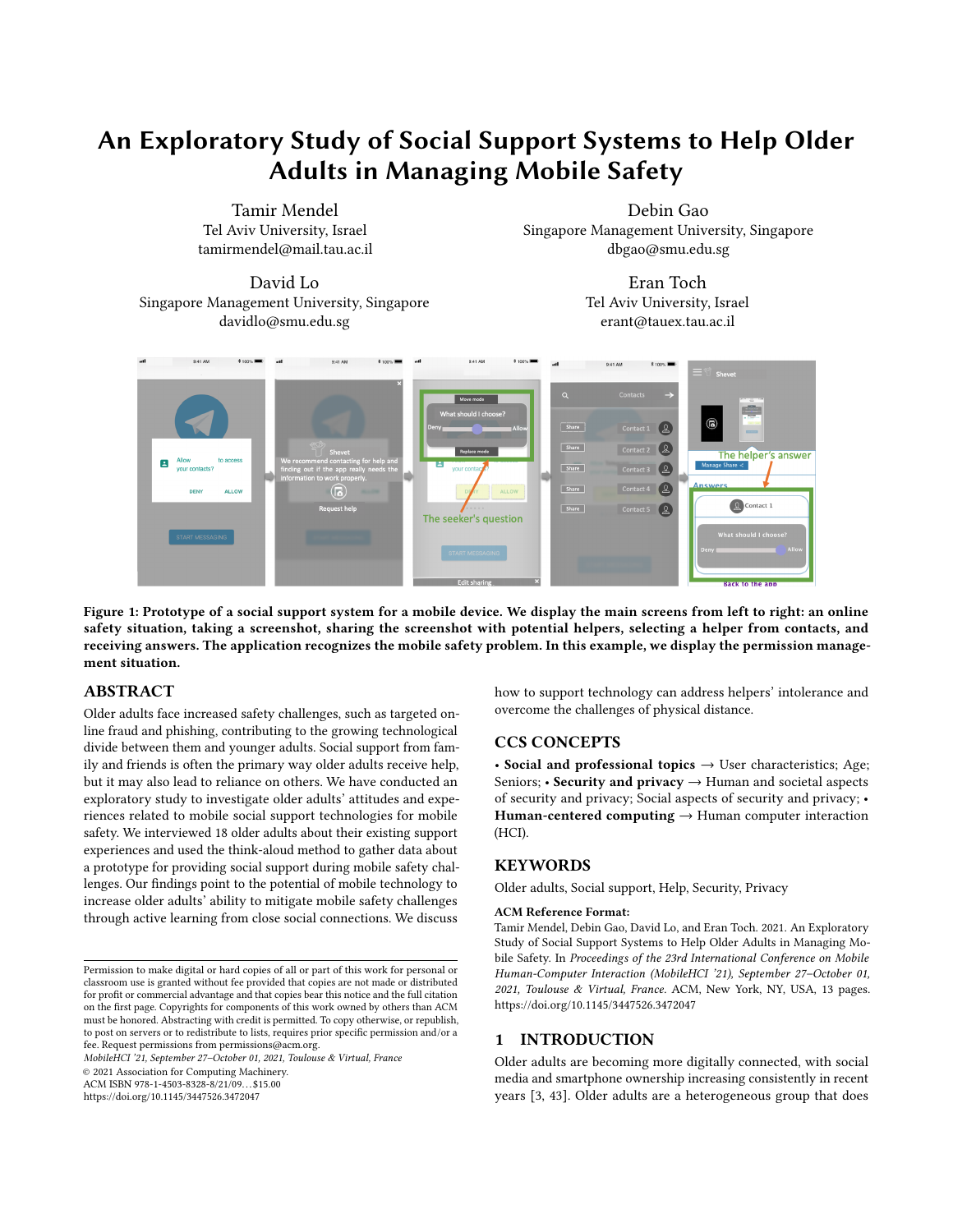not conform to the myth of being technology-advers<sup>80</sup>. For example, the smartphone ownership rate among people aged 50 or environment.

older from 2015 to 2018 rose from 53% to 67% in the United States [\[43\]](#page-11-0). Simultaneously, the online safety threats that older adults face are more challenging than those faced by younger adults. They are more likely to be targeted by online fraudsters: over half (53%) have reported being targeted by online fraud [and phone fraud 48]. Older adults valued privacy as an essential part of interacting with online services and other  $$6, 39$ . They also exhibit more negative attitudes toward the risks involved in using new technologies [ [30,](#page-11-1) [31\]](#page-11-4). As a result, older adults may considerably reduce their technology use  $7,8,14,16,30$ , including using online technologies such as social networking 31] and mobile health 20. In turn, lower adoption rates of mobile technology can lead to increased social isolation. Recently, the COVID-19 outbreak at the end of 2019 has created additional challenges. It has led to increased social adults' preferences, using explanations for learning, and helping isolation and directed older adults' social and work lives to online platforms [\[38\]](#page-11-5). This problem is not limited to today's cohort of older adults. With the acceleration of technologies and increases in are as follows: life expectancy, technological challenges may become more severe.

Older adults regularly seek online advice about online safety from the people surrounding them, and they often prefer to rely on their friends, family, and media for suppor  $B_1$  41. People exhibit a relatively high willingness to assist their older relatives with online security and privacy, especially if they know their preferences [\[29\]](#page-11-8). Wan et al. found that older adults achieve more accurate and secure decisions when receiving online support through a mobile application from children or grandchildren; however, older adults did not acquire security-related knowledge or learn from delegate decisions  $44$ . Hunsaker et al. reported that older adults might have low satisfaction with general technical support from family because of the complicated process of receiving help and the lack of immediacy and availability [8]. These contradictory results point to the gap in understanding the possible consequences of social support in mobile safety. Social support may lead to learned helplessness 42, in which older adults feel an absence of control over their decisions and perceive an inability to use digital technology independently  $|14|$ . In contrast, a possible positive outcome could be active learning and developing empowerment and con dence in controlling online safety challenges, similar to how older adults learn computer programming [15] and carry out crowd work [5].

This paper examines social support through semi-structured interviews with 18 older adults who regularly use a smartphone. We interviewed the participants with online safety scenarios that included permission settings and password management and asked tion of older adults' inability to use digital technology [5]. Older them to recall other social support experiences. Then, we used the think-aloud method to gather feedback on a mobile social support application prototype. The prototype allows them to capture a safety situation screen, share it with potential helpers, select a helper, and then receive and process answers (see [Fig](#page-0-0)ure 1). Wethey could not handle the challenge themselves [18]. qualitatively analyze the interviews and focus on several key questions: How do older adults characterize social support for online safety? Who do they turn to for social support? What are the possible consequences of social support when family members and professionals, work colleagues, friends, and family friendts B3 friends provide help? How should social support systems be de- 41]. A recent survey has shown that younger people are willing signed to lead to more positive outcomes? The prototype evaluated to assist their older relatives with mobile security and privacy how older adults captured supportable moments and reacted to more than they currently do 29. Wan et al. presented a mobile

di erent simulated explanations and suggestions from their social

Our results point to the potential of social support technologies to aid older adults in mobile safety. While our study population was more educated and more tech-savvy than the average older adult, we show that social support can bridge technology language barriers and has the potential to help older adults become less dependent on others. It can also stimulate intergenerational conversations that allow older adults to generate discussion and sometimes to question existing technological norms that they deem problematic. Simultaneously, support technology can also lead to feelings of helplessness when encountering experiences that include intolerance by helpers and challenges in communicating problems and solutions due to physical distance. Our ndings illustrate several design opportunities for social support technology, including adherence to older older adults work at their own pace and according to their own cognitive abilities. In summary, the main contributions of this paper

- 1. We examine older adults' attitudes towards mobile social support technologies for online safety and documenting their past actions following mobile support interactions.
- 2. We analyze how social support technologies can contribute to either empowerment or helplessness.
- 3. We evaluate a prototype for social support technologies that allow older adults to engage in support interaction with their social connections.

## 2 RELATED WORK

The study we present in this paper aims to ll a gap in three elds: 1) social support for mobile technologies that aim to help older adults, 2) online safety in communities, and 3) contextual help.

## 2.1 Social Support for Older Adults

Intergenerational support is essential for adopting, using, and learning to use technology 13, 32. Older adults regularly seek informal support from family and friends because it is convenient, comfortable, free of charge, and trustworth\8M. Some older adults reported low levels of satisfaction with social support when it was unavailable or if help was too complicated . Additional challenges may stem from discrimination against older adults. Ageism can contribute to a reduction in technological self-ecacy among older adults through the internalization of society's negative percepadults may also avoid technology because of the burden it puts on their families [36]. Interacting with technology is also not a binary state. While many older adult users expressed comfort in solving computer problems independently, they still sought support when

Social support from friends and family can potentially help in ensuring a safer online experience. Studies have shown that older adults seek advice from various sources, including online sources,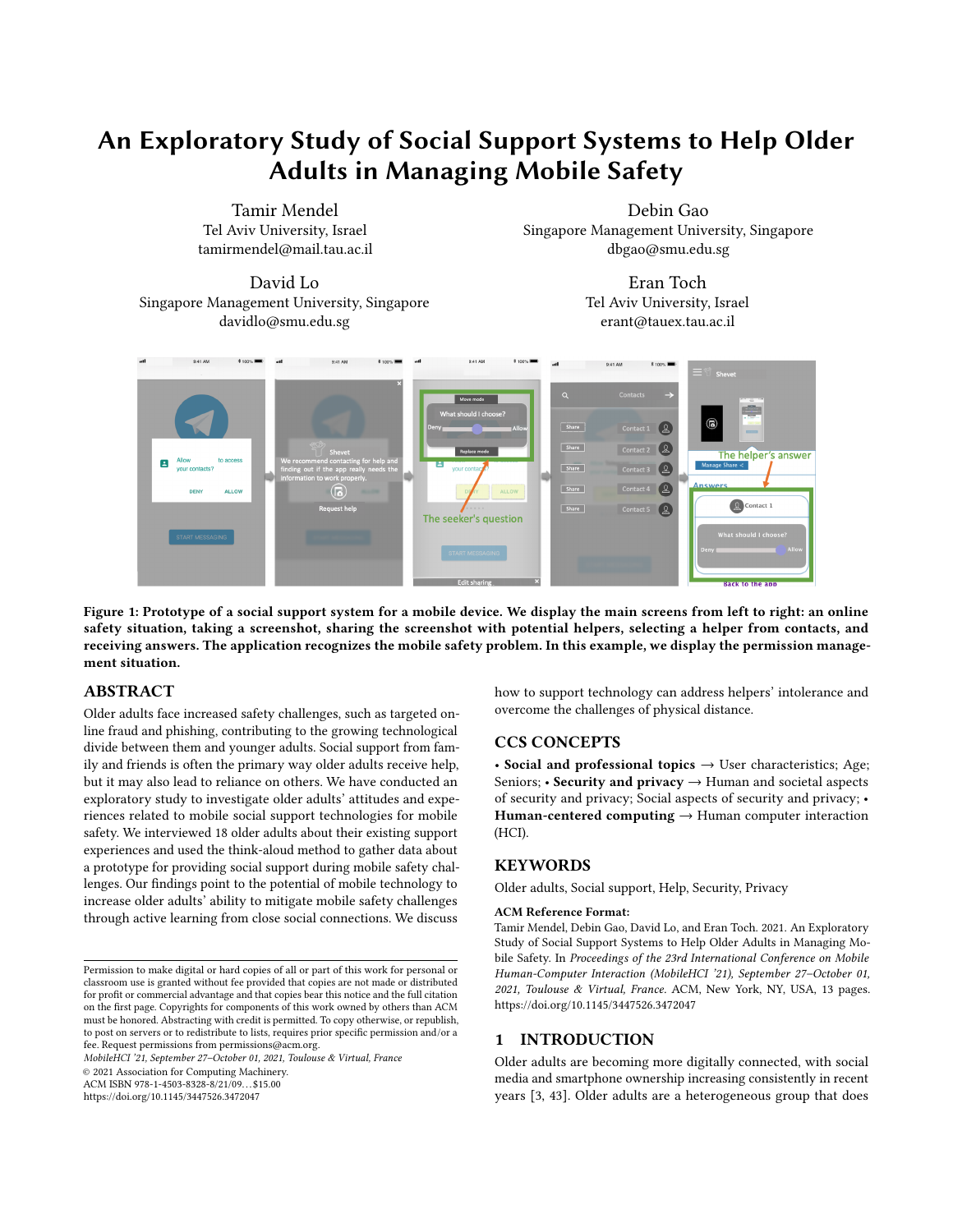application that allowed older adults to delegate security decisions to younger family members, showing that they made safer decisions in this way. However, older adults neither acquire security-related knowledge nor learn from delegate decision [44]. Therefore, it is still necessary to investigate how older adults learn through social support processes.

Social support may lead to learned helplessness, [in which older adults feel an absence of control over their decisions and perceive an inability to use digital technology independently. It is necessary to examine whether social support technologies can reduce some of the barriers and negative externalities. To our knowledge, no prior work has attempted to bridge the intersection of social support technologies and older adults. Therefore, we aim to investigate the characteristics of a social support system that matches older adults' expectations and encourages empowerment.

## 2.2 Community Approaches to Online Safety

Several recent human-computer interaction studies have explored community approaches to security and privacy, such as social in uence  $[12, 28]$  and social support  $[2, 9, 22, 27, 44, 46]$ . Das et al. found that close social members may in uence users to adopt similar security behaviors and have conversations about security features [12]. Mendel and Toch have shown that social ties in uence users' susceptibility to adopt security and privacy behaviors than formal sources 28. Watson et al. examined how social groups (e.g., friends, family, or roommates) share digital resources, showing that social oversight practices lead to safer decisions [ Aljallad et al. evaluated a prototype that helps users collaborate with people they know to decide application permissions. Trust in the helper was particularly important, as participants wanted an unbiased opinion they could rely on [2]. Chouhan et al. explored a community oversight for users to interact with people they trust to help one another make digital privacy and security decisions. They discovered that participants were willing to provide lightweight passive assistance to their family and friends about online privacy and security decisions. Still, they did not see themselves doing this dally [These studies evaluated tools for community oversight but did not assess designs in which older adults actively seek and receive technical support sessions. We investigate how to reduce some of the barriers towards support and to assess their negative externalities so that social support technologies will empower older adults to use digital technology independently.

The e ects of community support on older adults' self-e cacy are not straightforward. Kropczynski et al. demonstrated that older adults usually interact with people who have low technological self-e cacy. Therefore, enabling connections between older adults and people with above-average technical expertise may increase to interact with their social networks. Our three main questions older adults' community collective e cacy for security and privacy [22]. As young adults exhibit a high willingness to assist their older relatives with online security and privacy  $\frac{29}{9}$ , a promising path to social support can be through families and close-knit social groups. However, it is still unclear how e ective mobile applications can deliver social support and its consequences.

## 2.3 Contextual Support

Contextual help supports users by showing instructions and highlighting the tangible interface they interact with rather than in a

separate viewer. The existing literature assessed tutorials created by experts rather than by community members. For example, stencil tutorials use sticky notes on the graphical user interface, providing necessary tutorial material in the applicatio $\alpha$  [ ]. Graphstract implemented a graphical help system presenting multiple small graphic elements with screenshot **\$7**. Yeh et al. developed a tool that allowed designers to generate contextual help tutorials by writing a simple script and taking screenshots. EverTutor generated interactive tutorials on a smartphone and showed that contextual help tutorials are particularly well suited for older users when older participants had equal or faster completion times using interactive tutorials than younger participants 45. However, previous studies did not investigate these tools on how technology can work with social support.

Learning mobile safety from close social circles can be more signi cant than learning from developers and designers. First, most research on contextual help focuses on tutorials generated by designers or developers [7, 21, 45, 47], but people are more trusted than organizations in the context of privacy and securited. Older adults may be more trusting of close social ties with mobile security and privacy. For example, when an application requests permission that is not legitimate, the user should not trust the developer and designer of the application. Second, social help may encourage actual conversations with a family member about security features, which are key enablers of a socially-driven behavioral change and essential for online safety learning [2]. Third, older adults prioritize social resources based on availability rather than cybersecurity expertise (e.g., developers and designers), and they may avoid using the internet for cybersecurity information  $33$ . Therefore, contextual help from social connections shows a high potential to teach and help older adults with mobile safety issues.

## 2.4 Research Questions

Our main objective is to understand how mobile applications can help reduce the barriers to helping older adults through social support by families and close-knit communities. Older adults can be empowered and meaningfully engaged when learning new skills, such as computer programming  $[5]$ , crowd work  $[5]$ , and blog writing [ 6]. Leung et al. demonstrated that older adults strongly preferred to learn from manuals rather than from trial-and-error. Yet, older adults have problems using the instruction manual because of poorly written, unfamiliar terminology, and di erences between the manual's image and what is shown on the device screen [24]. Therefore, our goal was to examine older adults' attitudes towards social support mobile applications that rely on friends and family. We evaluated a prototype for older adults that allows them are the following:

- 1. What are older adults' attitudes towards mobile social support systems for mobile safety situations?
- 2. What are the reactions of older adults to past mobile support interactions?
- 3. What are the design con gurations of social support systems that older adults prefer to receive mobile safety help?

We wanted to understand how to create mobile social support systems based on older adults' needs, attitudes, and concerns.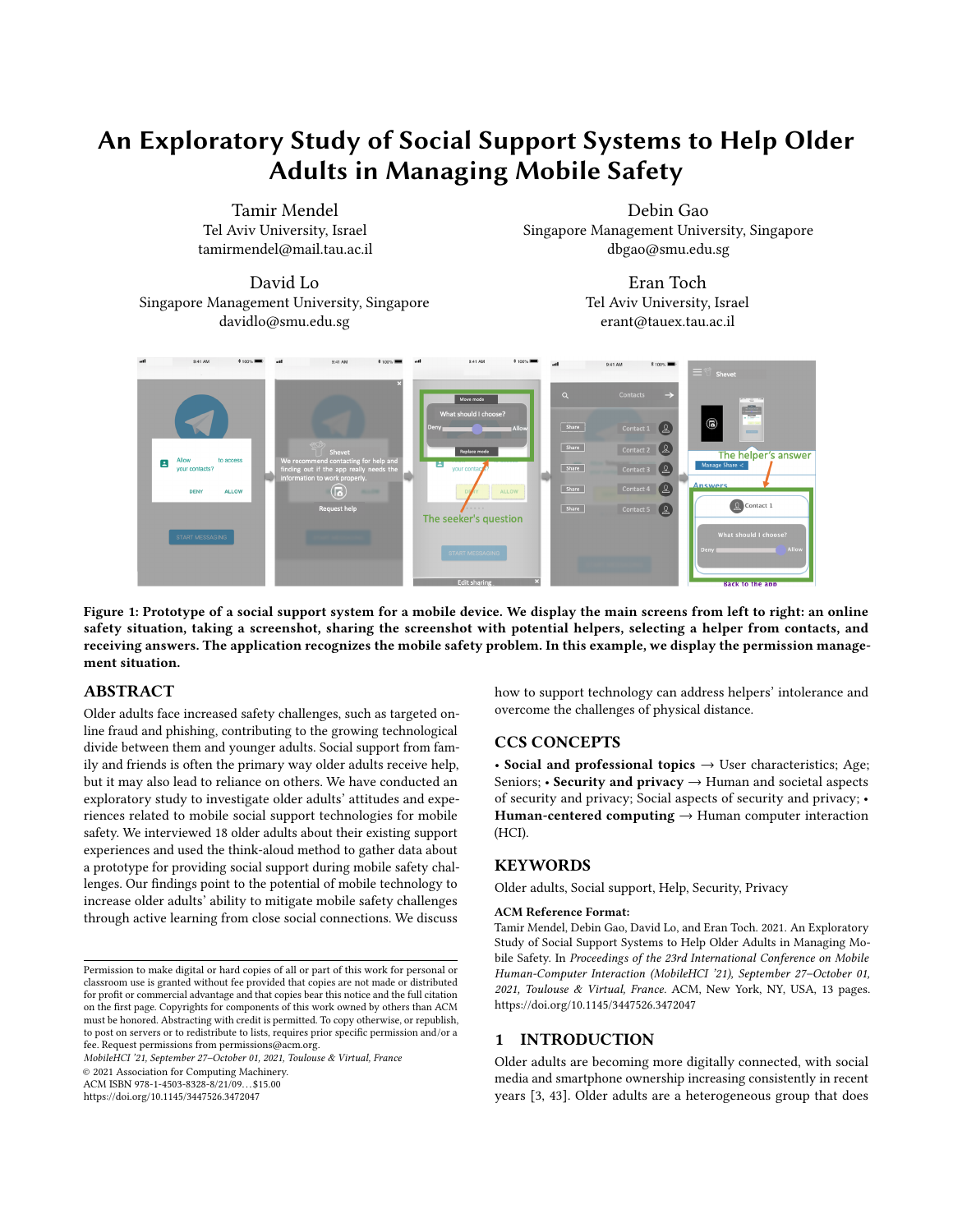| Prototype<br><b>Interaction Name</b> | Description                                                                    | Explanation | Suggestion | Examples                                                                                                                      |
|--------------------------------------|--------------------------------------------------------------------------------|-------------|------------|-------------------------------------------------------------------------------------------------------------------------------|
| Long Explanation                     | Contain a long<br>explanation for making<br>privacy and security<br>decisions. | Yes         | <b>No</b>  | Pros and cons to allowing or deny<br>permission.<br>Ensure a strong password using a checklist.                               |
| Advice                               | Present the nal<br>solution without<br>explanation.                            | No          | Yes        | Present a suggestion to allow or deny<br>permission.<br>Present a suggestion that the link is safe or<br>not safe (phishing). |
| Validation                           | Present whether the<br>seeker's decision is<br>correct or incorrect.           | No.         | Yes        | Present whether the password is strong or<br>weak.                                                                            |
| <b>Short Explanation</b>             | Present the nal<br>solution with a short<br>explanation.                       | Yes         | Yes        | Present a suggestion that the link is safe or<br>not safe with a short explanation (phishing).                                |

#### Table 1: Prototype support interactions

## 3 PROTOTYPE IMPLEMENTATION

The purpose of our prototype is to assess various support interactions with a mobile application. Speci cally, we wanted to understand the role of di erent types of explanations and suggestions. 4.1 Participants The prototype allows users to capture a screenshot (in interaction such as permission management, password input, a suspicious phishing message), sharing with potential helpers and writing a question, selecting a helper from contacts, then receiving an answer (see Figure 1). We used Sketch software to link dierent screens to create our prototype, and then we ran our prototype in a mobile browser.

We implemented four di erent support interactions in the prototype, combining explanations and whether the suggestion was presented to the user (the total permutations of the support interactions are explained in Table 1). The explanation allows older adults to request the helper explanation of how to address the mobile safety situations. The suggestion grants older adults to ask the helper to present the nal mobile safety decision. The support interaction designs of advice and validation contain the suggestion without explanation, and the support interaction designs of the long explanation and short explanation contain explanations. As we described earlier, older adults neither acquire security-related knowledge nor learn from the process of social delegate security decisions  $#4$ . To investigate how older adults react to explanations through social support processes, we design the prototype support interactions by combining two aspects: 1) contain an explanation or not, and 2) whether it contains a suggestion. We evaluate the prototype support interactions based on an explanation and suggestion to understand how older adults prefer to receive their social support answers. Based on that combination, we implemented the four di erent prototype support interactions.

## 4 STUDY DESIGN

We conducted a study with older adults to understand how social support systems should be designed to aid older adults during mobile safety situations and what opportunities are available in

social support processes. Our study received ethics approval from the Institutional Review Board (IRB).

We recruited 18 participants through yers, bulletin boards, and word of mouth around the university campus. We stated in recruitment materials that we were looking for people aged 60 and above who owned a smartphone to participate in an approximately 90 minute interview. Many pensioners regularly visit the university as exam supervisors or as students. Most of our older adult sample is semiretired, which may provide them with a wide range of social connections, such as friends, coworkers, and family. Participants had to regularly use smartphones, as they needed basic technical knowledge to interact with our prototype. This sample is correlated with the general population in Israel because 80% of Israelis aged 50 or older in 2018 own a smartphore [8]. Also, most of our older adults in our sample are semiretired, which may provide them with a wide range of social connections, such as friends, coworkers, and family. Participants were rewarded with \$14 at the end of the interview.

Participants' ages ranged from 63 to 83 years, with an average of 71 years. A total of eight participants identi ed as female and ten as male. All participants owned and used a smartphone, which they reported having between one and ten years, with an average of 6.4 years, consistent with older adult smartphone use. The number of years of education ranged from 11 to 18 years (average of 13.8 years), which correlated with the OECD report that 46% of Israel's population ages 25-65 had attained tertiary education [35]. All our participants were living independently and reported having adult children. The participants mentioned at least three applications they used with their smartphone (except for one participant who said only one application), such as Facebook, Instagram, Waze, Chrome, WhatsApp, Gmail, bus, train, and shopping. Fourteen participants worked as exam supervisors, three worked at the university in administrative positions, and one retired. Most participants reported that coworkers and family members regularly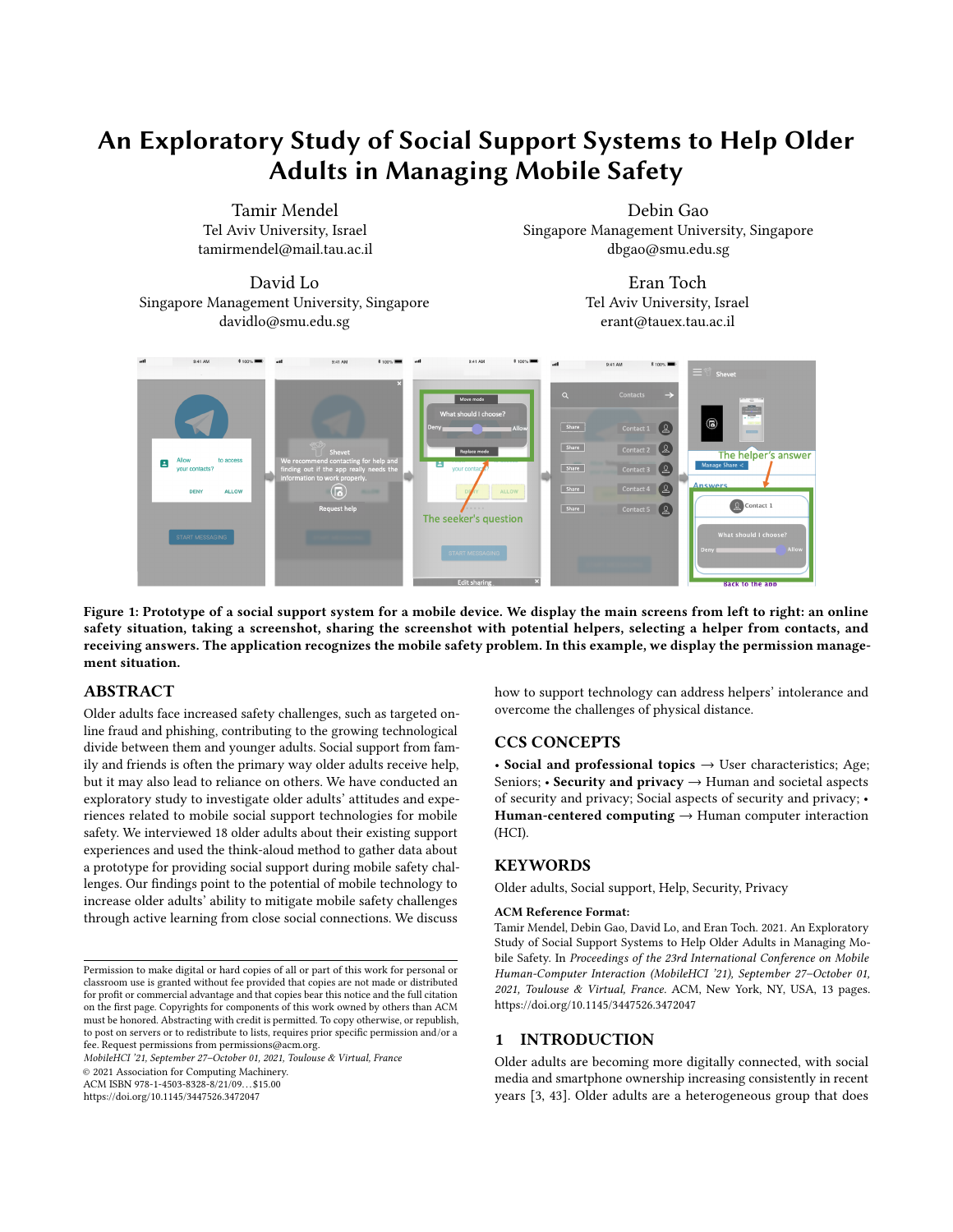helped them. Two participants obtained an IT-related degree (P8 & P12).

## 4.2 Study Structure

We conducted semi-structured interviews with 18 older adults to understand their needs, attitudes, and concerns regarding the use of social support for mobile safety situations. Interviews were conducted in person in our lab at the university, and we audio-recorded and took notes to summarize the interviews. The study had two main phases: semi-structured interviews about social support scenarios and a prototype evaluation.

4.2.1 Social Support Scenarios Interviewsstarted by collecting background information and asked about demographic and technical aptitude. Then, we tested the reaction to scenarios and focused on understanding participants' responses to two scenarios of everyday security and privacy situations. We used printed papers of mobile user interfaces to visualize the scenarios as conversation starters and as a way to highlight important parts of the interaction. We showed the participants two scenarios: the permission management scenario and the password management scenario (the paper scenarios are presented in Appendix A).

In the scenarios section, we wanted to understand the participants' perceptions and thoughts about social support in mobile safety, including what they would do if they needed help and how they would seek help (interview questions are presented in Appendix A). We started the reaction to scenario interviews with the permission management scenario, and then we repeated the process with the password management scenario with the same questions. In the permission management scenario, participants were asked to grant the application access to the contact list. In the password input scenario, participants were asked to select a password.

4.2.2 Prototype Evaluation. The second part of the user study is the prototype evaluation. Our goal was to understand how participants react to di erent support interactions. Our eighteen participants performed six tasks using the prototype (see Figure 2 for a visualization of all the tasks). We have asked participants to request help with a safety scenario and to receive a support request. Each 5.1.1 Expectations of Social Supp**Wte** requested the participants task was characterized by the support designs (explanation and and phishing message). We used di erent prototype support interthe prototype support interactions based on three primary considerations: 1) contains an explanation or not, 2) includes a suggestion or not, and 3) provides operational support to the scenario.

We presented the scenarios in the following order: permission Each scenario includes support interactions with explanation and without explanation (all support interactions are de ned in Table 1). In the permission management scenario, we rst displayed support interactions with a lengthy explanation and then advice. In the password input scenario, we showed support interactions of a long explanation and then validation. Finally, in the phishing scenario, we displayed support interactions of advice and then a short explanation.

We used the "think aloud" method to understand the participants' mental models of the system, asking them to verbalize their thoughts as they stepped through the user interfaces. We also asked participants to report the preferred designs for each scenario, and they could prefer multiple designs in dierent scenarios, so the results are not mutually exclusive.

## 4.3 Qualitative Analysis

We collected four types of data from the sessions: 1) audio recordings, 2) transcriptions of the interviews, 3) physical design artifacts, and 4) prototype usability performance. We analyzed our data using thematic analysis, which included ve stages: familiarization, initial codes, searching for themes, reviewing themes, de ning, and naming themes, and interpretatioß4. The transcripts were read iteratively by the rst author to initially code the data to nd similarities and di erences across participants. Through frequent meetings with a second researcher, we explored the data for categories and central themes. We assigned each participant a unique identi er used to present our results to maintain the participants' con dentiality. For quotes, we refer to each participant by  $P# (P)$ followed by a number). The interviews were conducted in Hebrew and then translated into English. The translation process was executed with two research team members working on the data that ensured agreement on the translation.

## 5 RESULTS

## 5.1 Attitudes towards Social Support **Experiences**

Generally, our participants showed a positive attitude toward social support. Thirteen participants reported regularly receiving some form of social support. Five participants pointed to speci c examples when they learned and became pro cient in using social support. Four participants said that support should always be available for them in any application. Overall, these statements point to an interest in social support. In the following two subsections, we show older adults' expectations and helper selections in social support.

suggestion) and scenario (permission management, password input, The question should have represented their expectations of social actions containing explanations, suggestions, or both. We selected from social support questions. We categorized the expectations into in each scenario to come up with a question about the scenario. support interactions. We coded the expectations of our participants four main categories:

management, password input, and then phishing message scenario.scenario, one participant asked, "Is this application dangerous? Can Advice: Expectations for a recommendation on how to make a particular online safety decision. We coded six out of 36 questions with advice requests. For example, in the permission management it have viruses?" (P8). This expectation is tied to a relatively narrow conversation, which revolves around providing security advice in a speci c context. Therefore, the advice category is more focused and thinner than other categories, and exchange is limited.

> Guide: Expectations for instructions on how to solve a speci c online safety situation. We categorized 12 out of 36 questions as guidance requests. For example, P16 had asked for instruction about permission management: "How to nd the contacts list?" (P5). This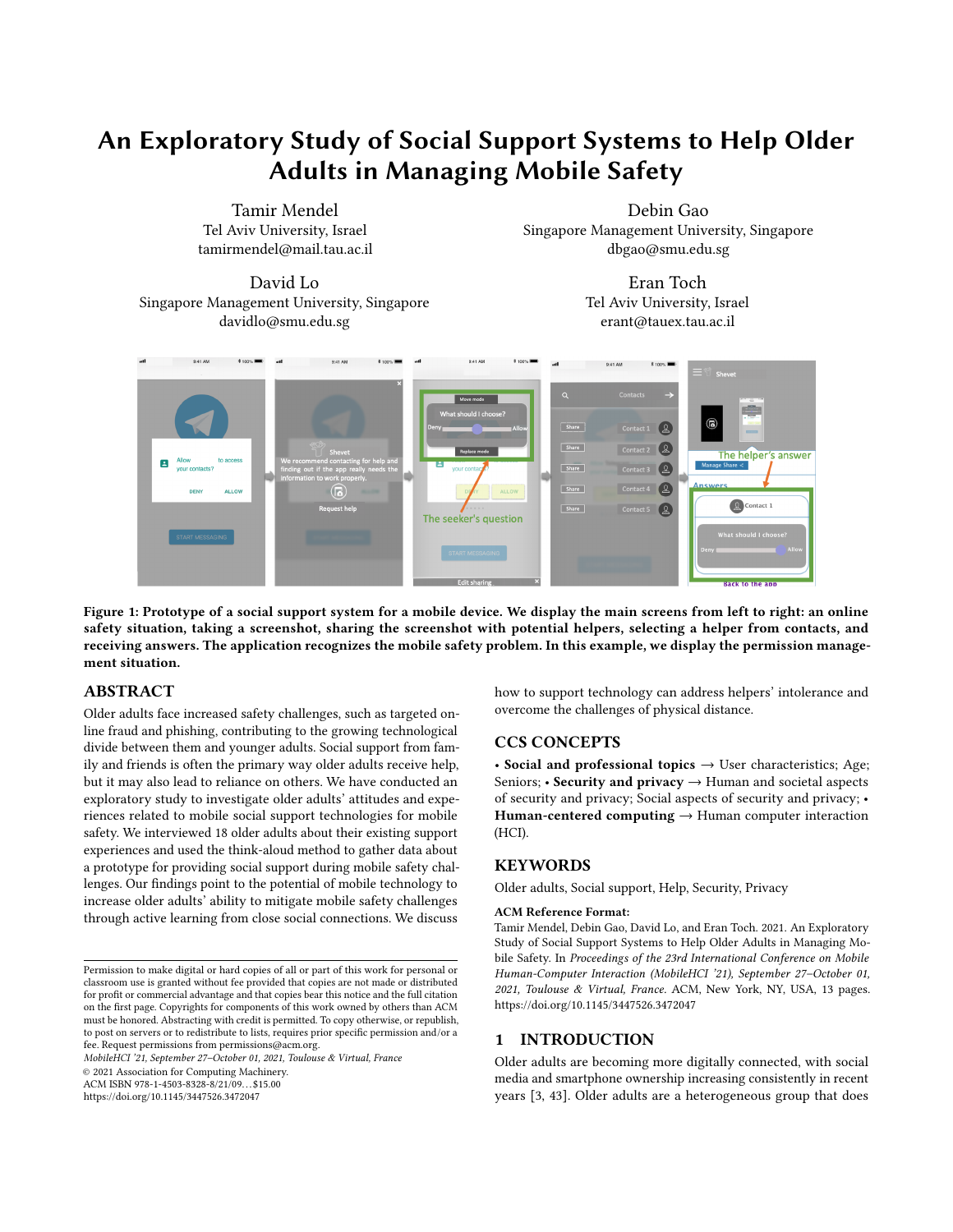MobileHCI '21, September 27 October 01, 2021, Toulouse & Virtual, France Tamir Mendel et al. Tamir Mendel et al.

Figure 2: The prototype interaction designs of the seeker questions and helper answers. Each task characterizes by a scenario (permission management, password input, and phishing), and each scenario includes support interactions with explanation and without explanation.

expectation leads to relatively narrow conversations that focus on guiding older adults toward a particular outcome. Practically, the main di erence between advice and guidance is the number of advice, and guide support involves more than one screen.

screens that the helper needs to support; one screen is used for tunity to learn about online safety. For instance, P8 had requested Explanation: Expectations for explanations about how to solve the online safety situation. We coded 10 out of 36 questions as asking for explanations. Explanation requests may create an opporinformation about password management: "Why is my password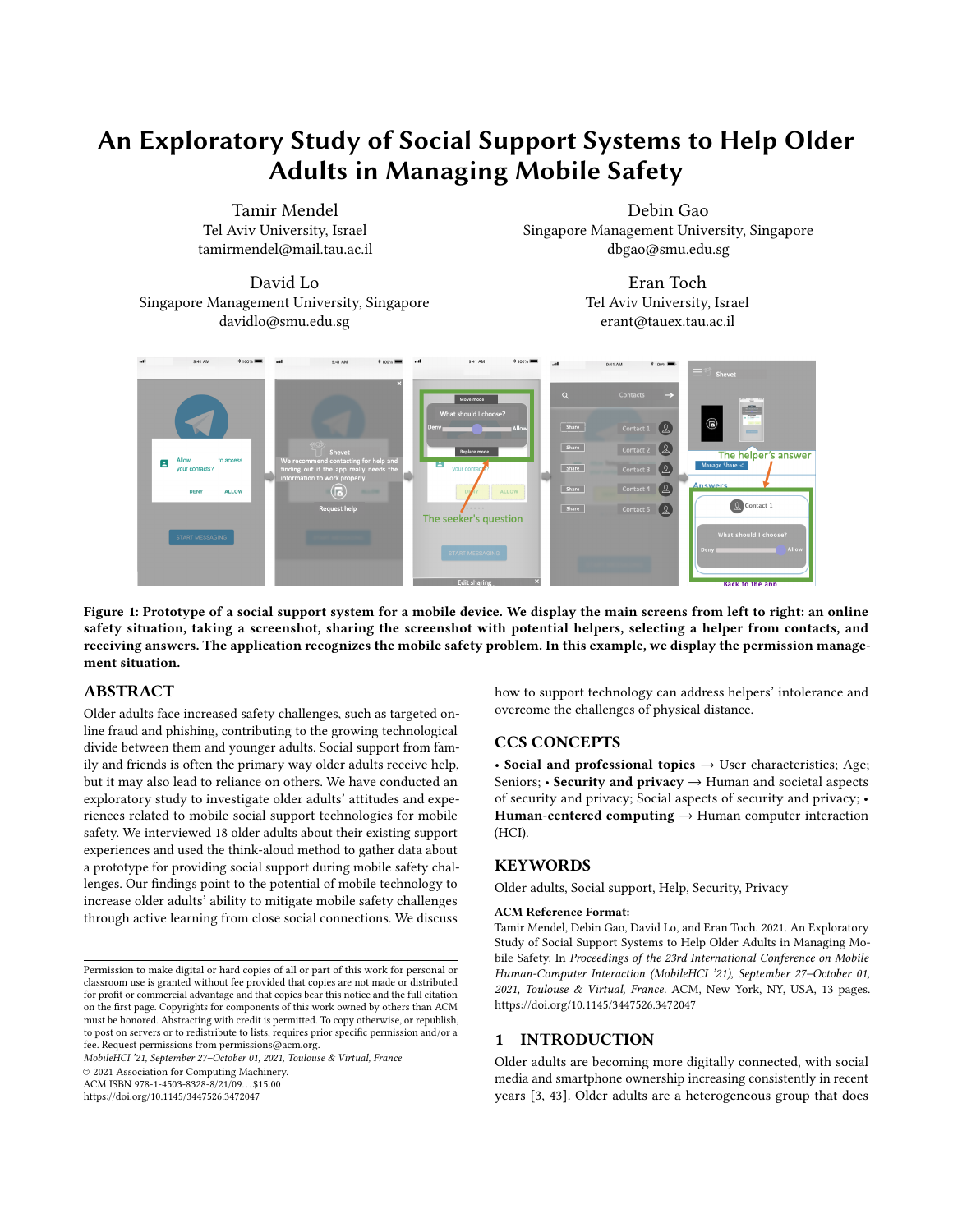which includes explanations and reasoning of online safety.

Motivation: Expectations for explanations about the bene ts involved in some behavior, such as providing private information for engaging an application. For example, the participant had tried to understand whether they truly needed the application: "At the end of the process, what does it give me? What is the purpose? "(P7). We coded eight out of 36 questions with motivation requests. This expectation mostly leads to opportunities to start a broader conversation about online safety.

Participants described questions about security and privacy situations. Das et al.12 noted that conversations about security features were a key enabler of a socially-driven behavioral change. Both broad and narrow conversations are essential for online safety learning.

5.1.2 Helpers Selection Se asked participants to point out the people they would choose to ask for help and explain their selection. Nine participants preferred to ask for support from their children. They reported trust and felt comfortable asking their children for support in online safety situations. For example, one participant described how she trusts her son with technical issues: "I trust my son with technology and know he can answer my questions, feel comfortable asking him, if busy he will call back" (P9).

Three participants mentioned support from their friends. They noted that their friends should understand smartphones: "People who know and understand smartphones. People that are experts in it (P6)". Four participants reported that they asked professionals for support. When participants did not choose a close family as helpers, they looked for people who had relevant expertise or were physically nearby. For example, P10 mentioned that she asked ran- to solve the problem, they could start a conversation about how dom people who were physically near her; in this case, she received free support but exposed her private information to strangers.

Anyone who [physically] is close to me. Someone who can help that is close to me physically... No problem to ask strangers that can explain. Why not approach them? (P10)

Overall, our participants considered four factors when selecting helpers: trust, comfort, expertise, and physical closeness. With close social connections, e.g., family members, participants felt con dent and comfortable, even if they were not necessarily experts. Most participants trusted and felt comfortable asking for help from their children.

## 5.2 Characteristics of Social Support

We found di erent social support characteristics that are associated with empowerment and helplessness. We analyzed social support characteristics when we asked participants about the reaction to the scenarios. We describe these results next.

5.2.1 Empowerment by Social Suppoort. observed that social support interactions led older adults to feel empowered and report on meaningful engagement.

Intergenerational conversations: Social support provided opportunities for intergenerational discussions among older adults

disquali ed?" and the helper could start a deeper conversation about and younger adults. These conversations allowed the older genpassword selection. This expectation involves a broader discussion, erations to question and sometimes address technological norms deemed problematic. Speci cally, six participants were interested in understanding the tradeo s between the clear bene ts of the application and the costs of adopting new technology. In many cases, embracing new technology is directly related to retaining social ties, which can be easily communicated through social support. For example, a grandmother did not understand why she had to use WhatsApp, and her daughter helped her share with her granddaughter:

> My daughter arranged for me to install WhatsApp. I did not understand why it was convenient. No way I would have asked for it [because] I can call. My daughter insisted, and I agreed with her in the end. Then, I could talk with my granddaughter abroad (P14).

When participants described social support experiences, the experience often included an opportunity to talk more broadly about mobile safety. For example, one participant reported that he asked his social circle about mobile permissions:

I began to ask friends, kids, grandchildren, and other family members, should I allow this permission [accessing contact list]? Did you hear about this? Did you know about this? (P17).

Social support provides the opportunity to share broader information about online safety. Conversations about security are a vital enabler of positive security behavior, for example, when people discuss security concerns with family and friends to determine the reasons for safer behavior  $\mathfrak A$ . Participants noted that they asked their friends and family, so even if they did not know how safety practices could address various threats.

Learning in social support: Several participants showed interest in being less dependent on others by learning to use the technology through social support. One participant generalized about the con dence other people provide when encountering new technology:

The technology is new to me, something we have not encountered before, so it is good to hear details about it. For every application, I think that I need help... A person who does not always know well; someone needs to guide and teach. (P13)

The participant ties the ability to be independent in a continually changing world by having a social support network that can facilitate learning. Participants expressed a willingness to understand and learn from the helper. For example, P9 said that she asked her son to explain how to operate the smartphone, and now she can use the smartphone by herself. Another participant had written instructions based on her guidance to know what to do when her daughter was not around (P10).

Reaching technological independence: Some of our participants also seek social support to gain technological independence rather than rely on others. For example, one participant demonstrated her approach toward social support as the rst step of an escalating hierarchy of support venues: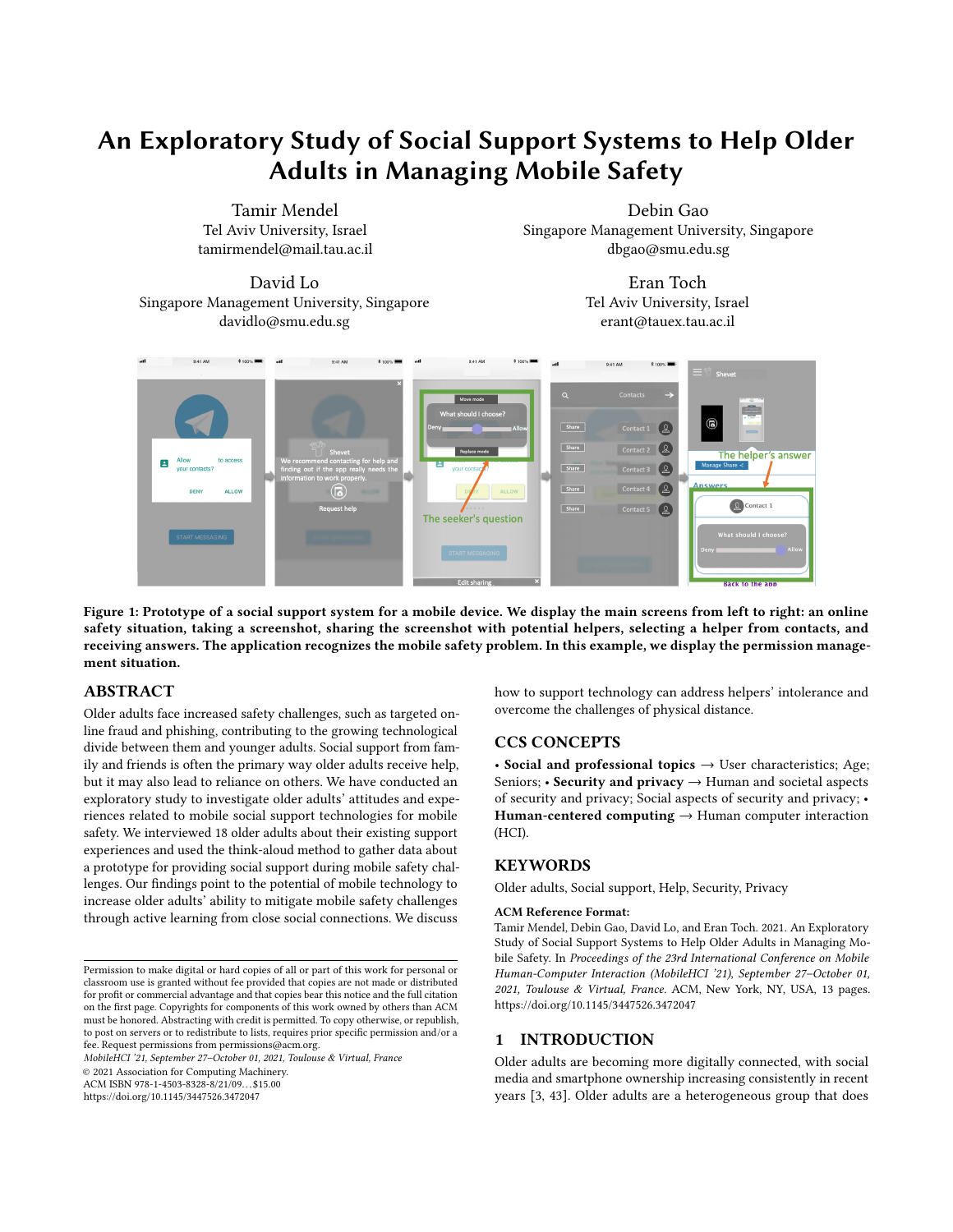I asked for help with WhatsApp from a friend who knows about this technology more than I do. I talked to him on the phone, and he told me what to do, and I tried several times until I succeeded. If the problem continues, then I would contact the seller at the store and ask questions. I am not afraid to get help from people, and I am not scared to try. (P6)

The discussions between helpers and older adults touch on the types of barriers to technology adoption. The belief of older adults in learning and being independent is central to social support processes. For example, one participant noted that her daughter tried to teach her how to use the bank application, but because of the barrier of using technology and fear of being helpless; she preferred to go to the bank:

I like to go to the bank twice a month. It suits me. My daughter says that you can download the application and not have to go to the bank. I do not want to. There is some barrier from not knowing whether I will not know how to operate or whether it is complicated. You need to make a switch in your head "you know it can help you, it is friendly." (P10)

Support in understandable language: Another barrier is related to intelligible languages. For example, one participant requested help without "tech language": "There are concepts that I do not always understand in a computer language that I do not speak every day. I ask for help when I do not know" (P18). As many digital services were only available in English, relying on friends and family to translate text was common. While most of our participants were able to understand English, they were not always comfortable with it. For example, one participant described that the problem was the language, and he waited for his daughter to translate: "The problem is in English, which I understand less. Afraid to click and to use the system:, I wait for my daughter to translate" (P4). Overall, participants are motivated to be independent and learn from their social supporters, who know their preferences and technical capabilities.

5.2.2 Helplessness Associated with Social Support most of our participants reported positive experiences related to social support, several reported feeling helpless due to a negative social support experience. We found that intolerance and physical distance are two leading social support challenges that cause older adults to feel helpless in mobile safety.

Intolerance : Two participants reported incidents in which helpers had little patience in assisting them. One participant described the gap between older adults and younger generations:

Some people do not have the patience to explain: "You do not understand, we have already shown you once how to do it on Facebook." Today, the younger generation has no patience "Leave it, mother, you will not understand. We have already shown you." (P13)

As a result of these interactions, this participant felt less comfortable requesting support from her children. Participants connected the helper's impatience with their limitations. Four participants reported frustrating cognitive limitations such as impaired memory and forgetfulness, and slow speed of comprehension. P9 explained the helpers to complete.

that they learn technologies slowly, and it took them time to understand. P14 had to see how to solve the problem several times before she understood. Another participant said that she forgot what was explained to her after two days (P18). These sorts of negative experiences have led participants to act more independently. One participant (P10) explained that the helper's negative attitude gave her the motivation for technology independence by requesting support with explanations to learn and address the issue next time by herself:

When I had a problem, [my daughter said] "Mom, you do not understand." [I said to her] "So please explain it to me." While she is showing and explaining, I am writing. So, when my daughter is not next to me, I will know what to do. (P10)

When the helpers had only a little patience in assisting the seekers, the seekers want to become less dependent on their helpers as much as possible in the future.

Physical distance: Four participants had di culties explaining their problems and understanding the helpers when participants were not physically close to the helper. For example, one participant described barriers to understanding her son because they were not close to each other:

My son wants to help and has no patience, he thinks fast, and he does not understand that I am not next to him. He tried to help with my smartphone so I would call my granddaughter, and he started asking me questions about passwords, and we could not contact the granddaughter abroad at the end. (P14)

## 5.3 Social Support Systems Design

We examined how older adults think that a mobile application can aid social support processes. We asked participants to design the question and the answer screens regarding the two scenarios presented with the permission management and password management scenarios.

We asked participants to describe how they preferred to ask for support. Most participants chose to send over support requests using screenshots of the screens they had trouble with (9 out of 18). Eight participants preferred to add text to the screenshot to explain the problem, and one had suggested assistance with video. Overall, participants preferred to request and receive mobile support with a combination of screenshots and text.

We asked participants to draw the location of the question and the answer on the printed paper scenarios (i.e., the permission management scenario and password management scenario). They wrote the question on the printed paper scenarios either near the decision they needed to make on the screen or at the bottom of the screen (see Appendix B for examples). P3 and P6 drew reactions of a smiley face or a sad face to express their feelings. P7 and P12 wrote their password on the screen to ask what was wrong. Three participants drew an arrow pointing to the element in the screen they wanted to highlight (P11, P12, P15). One participant drew a lock with a question mark to represent a security problem (P1). Participants expected the answer to be next to the question, usually beneath the question. For example, one participant drew stages for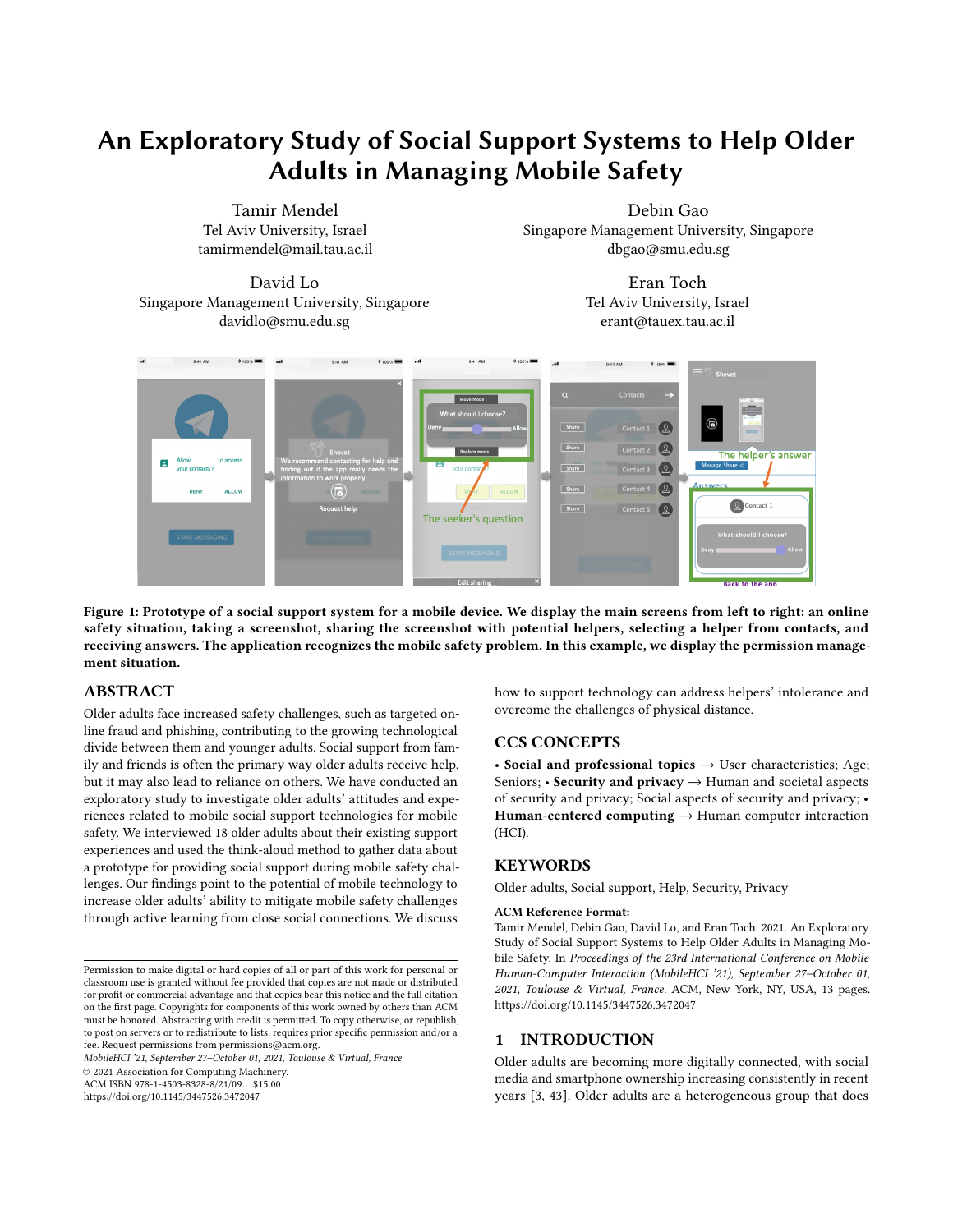When we asked participants about how they asked for help without the mobile application, we found that eight participants asked for help by calling the helper. Some participants preferred to use different methods than calling the helper. For example, one participant someone to show her how to take a screenshot on her smartphone: "I will ask the question on the phone. I do not know how to take a screenshot, and I do not know how to send it. Someone needs to explain to me how to do it. A screenshot is better than typing" (P6). Our participants' main challenge when they are not nearby one another is to coordinate between visual and voice modalities. They face di culties aligning their experience on their phone (primarily visual) and the modalities of communicating with their social circle (which is mainly through voice). Therefore, getting help through text, images, or videos is inconvenient, and they prefer to talk on the phone, which makes it challenging to explain the problem. A social support system may use advanced methods to help older another participant mentioned that the long explanation "explains adults describe their mobile situations.

Overall, participants preferred to send support requests using screenshots annotated with text to explain the problem. They preferred the question placed either near the decision they had to make or at the bottom of the screen. Some used doodling to draw various reactions (smiley face or a sad face), arrows, and icon of a lock.

## 5.4 Interacting with the Prototype

To understand how social support systems can lead to potential positive outcomes, we investigate older adults' reactions to social support system designs. Our eighteen older adult participants exeall tasks).

We compared support interactions with explanation and without explanation for each scenario. In the permission management scenario, 7 out of 18 preferred social support without explanation (advice design) compares to ten participants who have preferred explanation (long explanation design). In the password input scenario, 10 out of 18 participants preferred social support without explanation (validation design) compared to eight who preferred explanation (long explanation design). Finally, in the phishing message scenario, only one participant has preferred the social support suggestion without explanation (advice design), and 14 participants have preferred social support suggestion with the explanation (short explanation design). In most cases, we found that participants pre-general public and not to programmers." (P7) ferred support interactions with explanation rather than without an explanation (32 out of 54 instances). To further analyze the results, we used the participants' feedback gathered by the think-aloud method. We present the feedback comparing between explanations This paper provides qualitative evidence for how social support may and without explanations designs. As described the following:

Without explanation: Participants found the advice design clear and straightforward. For example, one participant explained that advice about privacy permission included the absolute solution: "[Advice] is more suitable for those who are hesitant" (P11). P1 described that it is essential to remove uncertainty, which may remain "without the nal answer" (comparing to long explanation design). Explanations to describe the reasons for the suggestion are sign of social support systems and embedding them in existing important. For example, in the phishing advice, participants have asked, "Why is the link unsafe?" (P9) and "Why?" (P17).

said that she wants to send a screenshot. Nevertheless, she needæxplanation when selecting a password, such as "a lowercase letter Participants described the validation design as easy to understand, yet they pointed that explanation was missing. For example, P8 explained that the password validation is short, but it can explain what went wrong accurately. He recommended adding an is missing." Explanations are required to describe the reasons for the decision. For example, participants' reactions to the password validations were "Why say no?" (P4) or "Why did he reject it? Need to say why rejected?" (P2). Therefore, we observed that explanations are essential to describe the suggestion.

cuted six requesting and receiving social support (see Figure 2 for 18 participants preferred to have a short explanation design. We With explanation: We displayed two types of social support design that use explanations: long explanation and short explanation. The long explanation design helps participants to learn how to solve the mobile safety situation. For example, one participant expressed the desire to be independent in the future and to know how to select a password: "Next time I will know what to do" (P10), and very well what needs to be done:" (P7). In contrast, one participant found that the explanations about the privacy permission were redundant. For instance, P5 said, "fewer stories and confusions because the suggestion did not include in this design. Several participants requested the short explanation design, which presented the suggestions with an explanation. For example, one participant was interested in learning how to react to the scenario and becoming independent: "We need an explanation I will understand it better. Once there is an explanation, I try to think; otherwise, I am working as an automaton" (P6). Another participant described that "the combination of explanations below the nal solution wins. The description below clari es the situation" (P7). Fourteen out of observed that most of our participants were interested in learning from the mobile safety situation, and therefore explanations with suggestions were preferred.

> Overall, most participants thought that the application was straightforward and reported that they would be happy to use the application (12 out of 18); the average score for "I will use this support system" was 5.26 (the standard error was 1.79; the range was 1 to 7). Participants mentioned that they recommended the application to friends (11 out of 18); the average score was 4.94 (the standard error was 2.19; the range was 1 to 7). One participant reported that "I think the system is good, friendly, and speaks to the user. The system simpli es and clari es things. It speaks to the

## 6 DISCUSSION

allow older adults to become more pro cient with mobile security and privacy. We document "support pathways" that demonstrate how older adults can become more con dent in using technology through social support and when they know that social support can be available to them. Previous studies have pointed to the limitations of social support for older adults  $[8]$  and di culty to learn from social  $[44]$ . Our analysis points to the importance of the derelationships. We found that most participants reported trust and comfort in receiving some form of social support, mainly from their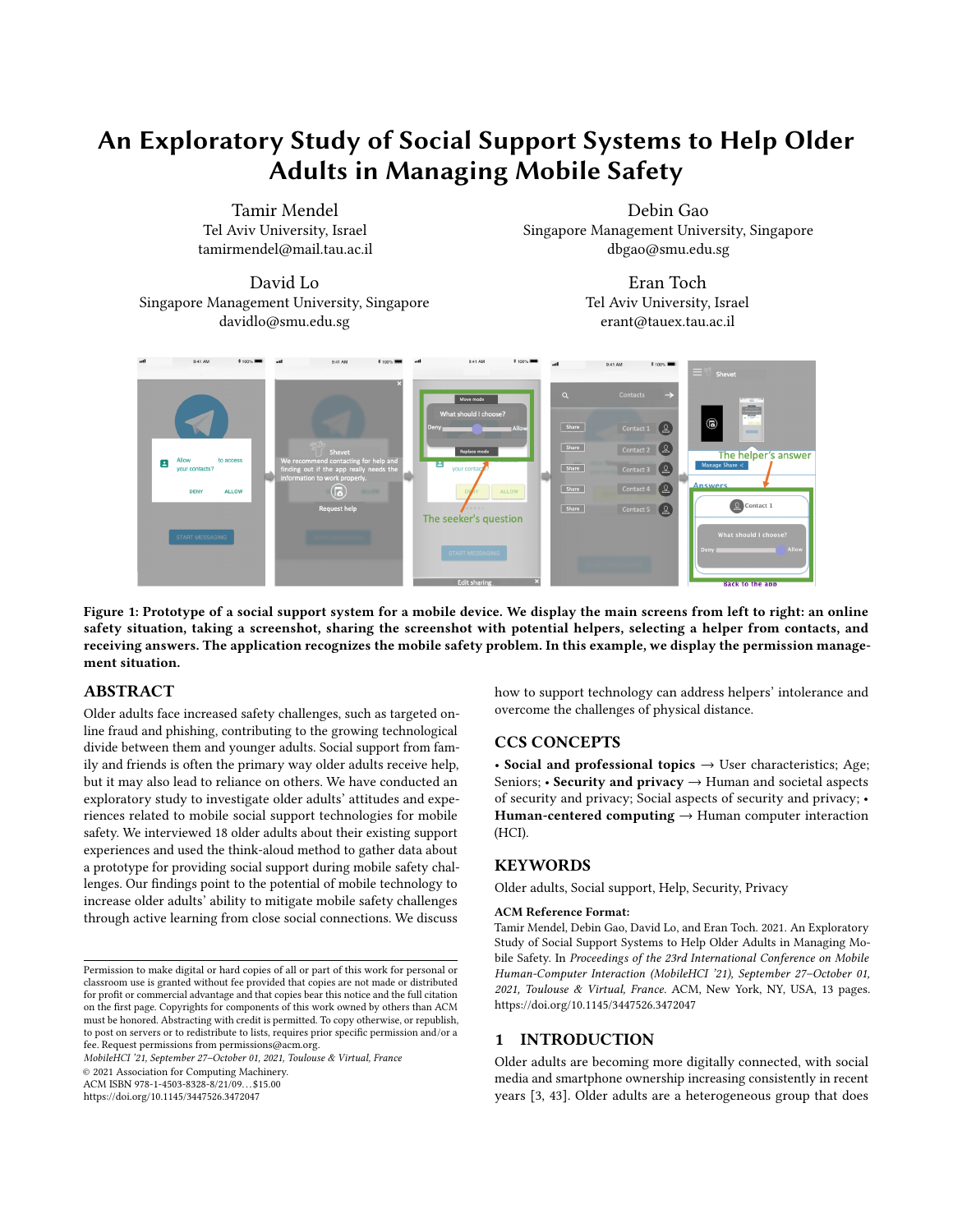children. They preferred a combination of a suggestion with a short explanation to understand and learn how to solve similar mobile safety problems independently. If they do not receive an explanation, they ask for it. Social support technologies can empower older adults to tackle mobile security and privacy challenges through intergenerational conversations and active learning. They also can address intolerance of helpers and communicate problems due to physical distance.

We rst discuss what we discovered about social support used by older adults for mobile safety challenges. Then, we re ect on the challenges of social support related to intergenerational impatience. Finally, we discuss the limitations of our study and future work.

## 6.1 Social Support and Empowerment

Our social support interactions analysis highlights how helpers, especially from younger generations, may benet from assisting with mobile safety situations. Support interactions provide opportunities for communication with older relatives. Social support is a convenient avenue for spurring more general conversations and can be seen as an opportunity to strengthen ties. Even more importantly, social support provides opportunities for intergenerational conversations that allow older adults to address technological norms that they deemed problematic. These intergenerational conversations may provide younger generations with a di erent perspective on new technologies' ethical and normative nature. Future work could extend the notion of intergenerational support to examine factors that motivate helpers and older adults to use the social support system.

One of the most critical aspects of social support is broader conversations about online safety. Prior studies show that conversations about security and privacy are primarily educational and are crucial for learning how to use new technology [2]. Our analysis shows that social support interactions had two essential elements for e cient support. First, unlike manuals, the instructions in social support are in language and jargon that older adults can understand. Support from close connections familiar with older adults' preferences allows older adults to learn in their language about online safety. Second, the conversations provided broader motivations explanations, and advice customized to the seeker's preferences and abilities. Overall, social support interactions provide help customized for older adults.

Social support systems have the potential to empower older adults and drive meaningful engagement in mobile safety challenges. We found that participants shared and alerted friends and family for mobile security and privacy, which re ected motivations to use social support and increase awareness. Moreover, most social life. We advertised and conducted interviews in person within participants were interested in receiving advice and explanations to learn online security. Explanation in understandable language about online safety can help them to learn and become independent smartphone users. While previous studies were not successful in proving older adults learning through social support \$44, our ndings point to the potential of a positive support pathway: experiences that start with social backing but increase the individual's learning.

#### 6.2 Intergenerational Impatience

While we document mainly positive aspects of social support, our ndings can understand how we can avoid several negative aspects. Participants felt frustrated by the cognitive limitations caused by age, such as impaired memory and forgetfulness, the slow pace of comprehension, and limited mental clarity. Our ndings support existing results that documented this kind of age-related frustration [40]. We extend the existing literature by providing the negative aspects when older adults use social support for mobile safety issues. Our participants felt that age-related limitations could cause intolerance in social support. The participants felt that helpers had little patience in assisting them because they asked the helper to explain slowly and did not remember the helper's explanation after a few days. Ageist stereotypes can hinder older adults' technology adoption. Cuddy et al. argue that ageism is pan-cultural and common even in more traditional societies, where respect for older people is considered a signi cant social value [0]. At the same time, we observed that our participants ask for deeper explanations to handle the problem independently in the future.

We found that many social support challenges are related to seekers and helpers' lack of physical closeness. Participants had di culties explaining the technical problem and understanding the helpers when participants were not physically close to the helper. The COVID-19 outbreak led to increased social isolation and directed older adults' social life online [8]. Therefore, helpers could not be physically close to older adults to help with mobile safety problems. It emphasizes the importance of helpers understanding and awareness of older adults' security and privacy preferences. When helpers know older adults' preferences, they have a better understanding of how to help. Additionally, helpers can leverage older adults' existing knowledge of other technologies they are familiar with and then bridge analogies to similar concepts in newer platforms.

Social support technology could help solve these challenges by using a mechanism and user interfaces to describe the situation to helpers and explain in understandable language based on older adults' preferences. Our study shows that older adults can use social support systems to address mobile safety problems. Participants described that they would prefer a short explanation, a combination of advice and explanation, to learn what to do the next time independently.

#### 6.3 Limitations

This study aimed to capture the understanding of older adults using social support in mobile safety situations. We conducted a convenience sample with independent older adults with an active our lab at the university, so most of our older adults in our sample are semiretired, which may provide them with a wide range of social connections, such as friends, coworkers, and family. We miss the population of older adults who need more support and have higher probabilities of living in assisted living facilities. Nevertheless, since we assume that our sample has a wide range of social connections, we can better understand o ine social support interactions and move them to online interactions. Further studies would have to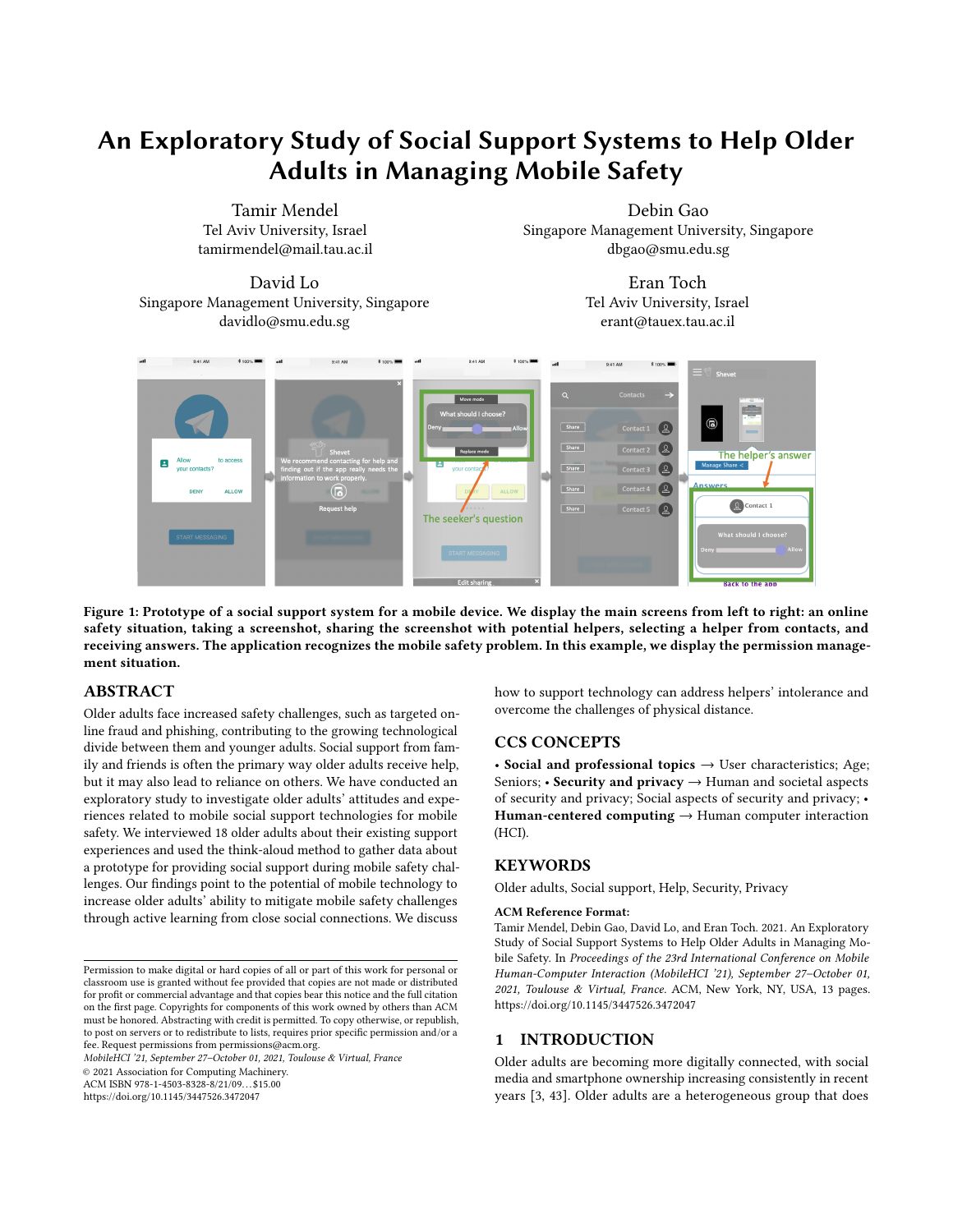be carried out with an older adults' heterogeneous population to generalize the results to the entire older adults' population.

Our sample of educated older adults is likely to become more common and representative in the coming years in other countries. Understanding how this sample learned and received support to use technology can help develop technology that eases the social support process of future models in other countries.

Importantly, culture is crucial in how older adults manage social relationships and their access to social support [ Most older people in Israel maintain a close connection with their children and proximity live close to at least one of their children, and most of them retain daily contact in person or by phone with their children [23]. Further studies should examine the assistance process for a variety of cultures. Moreover, in this paper, we have analyzed the [10] Amy J.C. Cuddy, Michael I. Norton, and Susan T. Fiske. 2005. This old stereotype: seekers' point of view. Future work could extend this research by collecting data from helpers and older adults to understand their interactions further.

## 7 CONCLUSIONS

This study conducted an exploratory study to investigate attitudes towards social support technologies helping older adults with security and privacy challenges. We interviewed and used the thinkaloud method to gather data about a prototype for providing social support during mobile safety challenges with 18 older adults. Seeking social support is a common strategy in overcoming mobile threats, and older adults often ask for support from their children. Support requests include opportunities for teachable moments that [16] may have a positive support pathway: experiences that start with social backing but increase the individual's self-e cacy. Intergenerational conversations allow older people to generate help and sometimes address technological norms deemed problematic. Older [18] adults requested explanations and advice in an understandable language without the tech jargon to learn from close connections. Social support technology may help older adults use their immediate social network most e ectively by addressing intolerance of helpers and communication problems due to physical distance.

## ACKNOWLEDGMENTS

This work was partially supported by the ICRC Blavatnik Interdisciplinary Cyber Research Center, grant number 590713, and by the Singapore National Research Foundation under the National [21] Satellite of Excellence in Mobile Systems Security and Cloud Security (NRF2018NCR-NSOE004-0001). We would also like to thank Eran Tromer and Shahar Maoz for their advice and feedback.

## REFERENCES

- [1] Age-UK. 2015. Only the tip of the iceberg: Fraud against older people We' re Age UK. Evid. Rev. April (2015).
- [2] Zaina Aljallad, Wentao Guo, Chhaya Chouhan, Christy Laperriere, Jess Kropczynski, Pamela Wisnewski, and Heather Lipford. 2019. Designing a Mobile Application to Support Social Processes for Privacy Decisions. February (2019), 112. DOI:https://doi.org/10.14722/usec.2019.23016
- [3] Monica Anderson and Andrew Perrin. 2017. Tech adoption climbs among older adults. Pew Res. Cent. May (2017), 122. Retrieved from http://www.pewinternet. org/2017/05/17/technology-use-among-seniors/
- [4] Linda Boise, Katherine Wild, Mattek Mattek, Mary Ruhl, Hiroko H. Dodge, and Je rey Kaye. 2013. Willingness of older adults to share data and privacy concerns after exposure to unobtrusive in-home monitoring. Gerontechnology 11, 3
- (January 2013), 428435. DOI:https://doi.org/10.4017/gt.2013.11.3.001.00 [5] Robin Brewer, Meredith Ringel Morris, and Anne Marie Piper. 2016. "Why would anybody do this?": Older adults' understanding of and experiences with crowd

work. Conf. Hum. Factors Comput. Syst. - Proc. (2016), 2246 2257. DOI:https: //doi.org/10.1145/2858036.2858198

- [6] Robin Brewer and Anne Marie Piper. 2016. "Tell it like it really is": A case of online content creation and sharing among older adult bloggers. Conf. Hum. Factors Comput. Syst. - Proc. (2016), 55295542. DOI:https://doi.org/10.1145/ 2858036.2858379
- [7] Ke Chen and Alan Hoi Shou Chan. 2013. Use or non-use of gerontechnology-A qualitative study. Int. J. Environ. Res. Public Health 10, 10 (2013), 4645 4666. DOI:https://doi.org/10.3390/ijerph10104645
- [8] Wen Hui Chou, Yu Ting Lai, and Kuang Hsia Liu. 2010. Decent digital social media for senior life: A practical design approach. Proc. - 2010 3rd IEEE Int. Conf. Comput. Sci. Inf. Technol. ICCSIT 2010 4, (2010), 249253. DOI:https: //doi.org/10.1109/ICCSIT.2010.5565189
- [9] Chhaya Chouhan, Christy M. Laperriere, Zaina Aljallad, Jess Kropczynski, Heather Lipford, and Pamela J. Wisniewski. 2019. Co-designing for community oversight: Helping people make privacy and security decisions together. Proc. ACM Human-Computer Interact. 3, CSCW (2019). DOI:https://doi.org/10. 1145/3359248
- The pervasiveness and persistence of the elderly stereotype. J. Soc. Issues 61, 2 (2005), 267285. DOI:https://doi.org/10.1111/j.1540-4560.2005.00405.x
- [11] L. Damodaran, C. W. Olphert, and J. Sandhu. 2014. Falling o the bandwagon? Exploring the challenges to sustained digital engagement by older people. Gerontology 60, 2 (2014), 163173. DOI:https://doi.org/10.1159/000357431
- [12] Sauvik Das, Ti any Hyun-Jin Kim, Laura A Dabbish, and Jason I Hong. 2014. The E ect of Social In uence on Security Sensitivity. SOUPS '14 Proc. Tenth Symp. Usable Priv. Secur. (2014), 143157. DOI:https://doi.org/10.1145/2660267.2660271
- [13] Thomas N. Friemel. 2016. The digital divide has grown old: Determinants of a digital divide among seniors. New Media Soc. 18, 2 (2016), 313331. DOI:https: //doi.org/10.1177/1461444814538648
- [14] Alisa Frik, Leysan Nurgalieva, Julia Bernd, Joyce S Lee, Florian Schaub, and Serge Egelman. 2019. Privacy and Security Threat Models and Mitigation Strategies of Older Adults. Symp. Usable Priv. Secur. (2019).
- [15] Philip J. Guo. 2017. Older adults learning computer programming: Motivations, frustrations, and design opportunities. Conf. Hum. Factors Comput. Syst. - Proc. 2017-May, (2017), 7070 7083. DOI:https://doi.org/10.1145/3025453.3025945
- Alexis Hope, Ted Schwaba, and Anne Marie Piper. 2014. Understanding digital and material social communications for older adults. Conf. Hum. Factors Comput. Syst. - Proc. (2014), 39033912. DOI:https://doi.org/10.1145/2556288.2557133
- [17] Je Huang and Michael B. Twidale. 2007. Graphstract: Minimal graphical help for computers. UIST Proc. Annu. ACM Symp. User Interface Softaware Technol. (2007), 203212. DOI:https://doi.org/10.1145/1294211.1294248
- Amanda Hunsaker, Minh Hao Nguyen, Jaelle Fuchs, Teodora Djukaric, Larissa Hugentobler, and Eszter Hargittai. 2019. "He Explained It to Me and I Also Did It Myself": How Older Adults Get Support with Their Technology Uses. Socius Sociol. Res. a Dyn. World 5, (January 2019), 237802311988786. DOI:https: //doi.org/10.1177/2378023119887866
- [19] Michal Isaacson, Ashwin Tripathi, Tannistha Samanta, Lisa D'ambrosio, and Joseph Coughlin. 2020. Giving voice to the environment as the silent partner in aging: Examining the moderating roles of gender and family structure in older adult wellbeing. Int. J. Environ. Res. Public Health 17, 12 (2020), 119. DOI:https://doi.org/10.3390/ijerph17124373
- [20] Jonathan Joe and George Demiris. 2013. Older adults and mobile phones for health: A review. J. Biomed. Inform. 46, 5 (2013), 947954. DOI:https://doi.org/10. 1016/j.jbi.2013.06.008
- Caitlin Kelleher and Randy Pausch. 2005. Stencils-based tutorials: Design and evaluation. CHI 2005 Technol. Safety, Community Conf. Proc. - Conf. Hum. Factors Comput. Syst. (2005), 541550.
- Jess Kropczynski, Zaina Aljallad, Nathan Je rey Elrod, Heather Lipford, and Pamela J Wisniewski. 2021. Towards Building Community Collective E cacy for Managing Digital Privacy and Security within Older Adult Communities. Proc. ACM Human-Computer Interact. 4, CSCW3 (January 2021), 127. DOI:https: //doi.org/10.1145/3432954
- [23] Yoav Lavee and Ruth Katz. 2003. The Family in Israel: Between Tradition and Modernity. Marriage Fam. Rev. 35, 12 (2003), 193217. DOI:https://doi.org/10. 1300/J002v35n01\_11
- [24] Rock Leung, Charlotte Tang, Shathel Haddad, Joanna McGrenere, Peter Graf, and Vilia Ingriany. 2012. How older adults learn to use mobile devices: Survey and eld investigations. ACM Trans. Access. Comput. 4, 3 (2012). DOI:https: //doi.org/10.1145/2399193.2399195
- [25] Carol C McDonough. 2016. The E ect of Ageism on the Digital Divide Among Older Adults. Gerontol. Geriatr. Med. 2, 1 (2016), 17. DOI:https://doi.org/10. 24966/ggm-8662/100008
- [26] Andrew McNeill, Pam Briggs, Jake Pywell, and Lynne Coventry. 2017. Functional privacy concerns of older adults about pervasive health-monitoring systems. ACM Int. Conf. Proceeding Ser. Part F128530, (2017), 96102. DOI:https://doi.org/ 10.1145/3056540.3056559